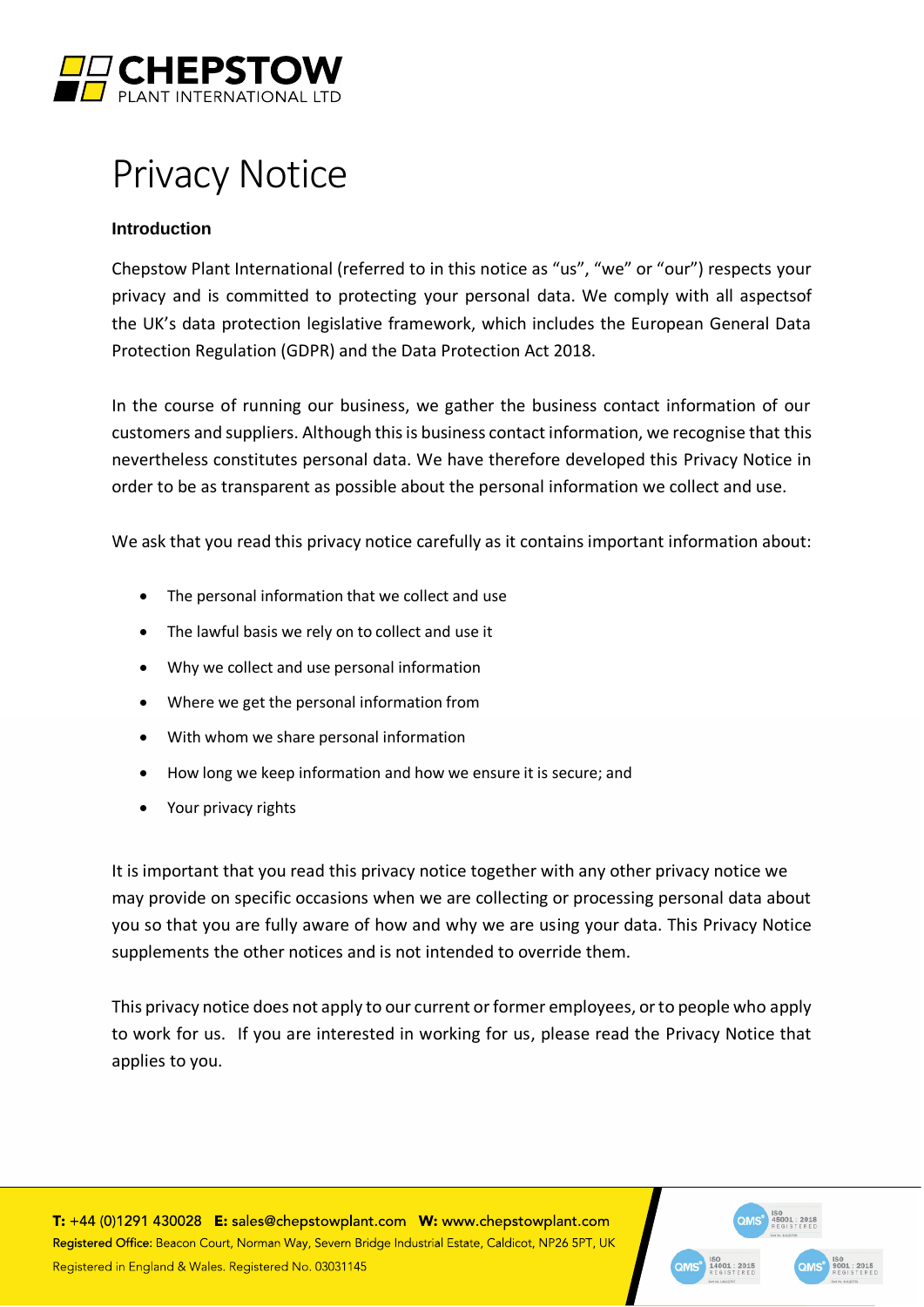

## **Data Controller**

Chepstow Plant International Limited is the controller and responsible for your personal data. This Privacy Notice is issued on behalf of Chepstow Plant International Limited and other companies that are in the same corporate group including Beacon Estates Developments Ltd, Beacon Estates (Chepstow) Limited and Chepstow Construction and Maintenance Limited. Information is shared between the companies. We are not required to appoint a Data Protection Officer under the GDPR. However, queries or concerns relating to personal data should instead be directed to Ross Hayward, Head of Assets and Commercial.

## **Categories of Personal Information that we hold**

Personal data, or personal information, means any information about an individual from which that person can be identified. It does not include data where the identity has been removed (anonymous data).

The personal information that we collect includes:

- Identity data such as your name, username or similar identifier, marital status, title, date of birth and gender.
- Contact data including your address, employer's address, email addresses and telephone numbers.
- Professional information such as details of your employer and job title.
- Financial data including bank account and payment card details.
- Transaction data including details about payments to and from you.
- Profile data such as the products you have purchased or made enquiries about.
- Technical data such as internet protocol (IP) address, your login data, browser type andversion, time zone setting and location, browser plug-in types and versions, operating system and platform and other technology on the devices you use to access this website together with information about how you use our website and other digital channels.
- Marketing data including your preferences in receiving marketing from us and your communication preferences.



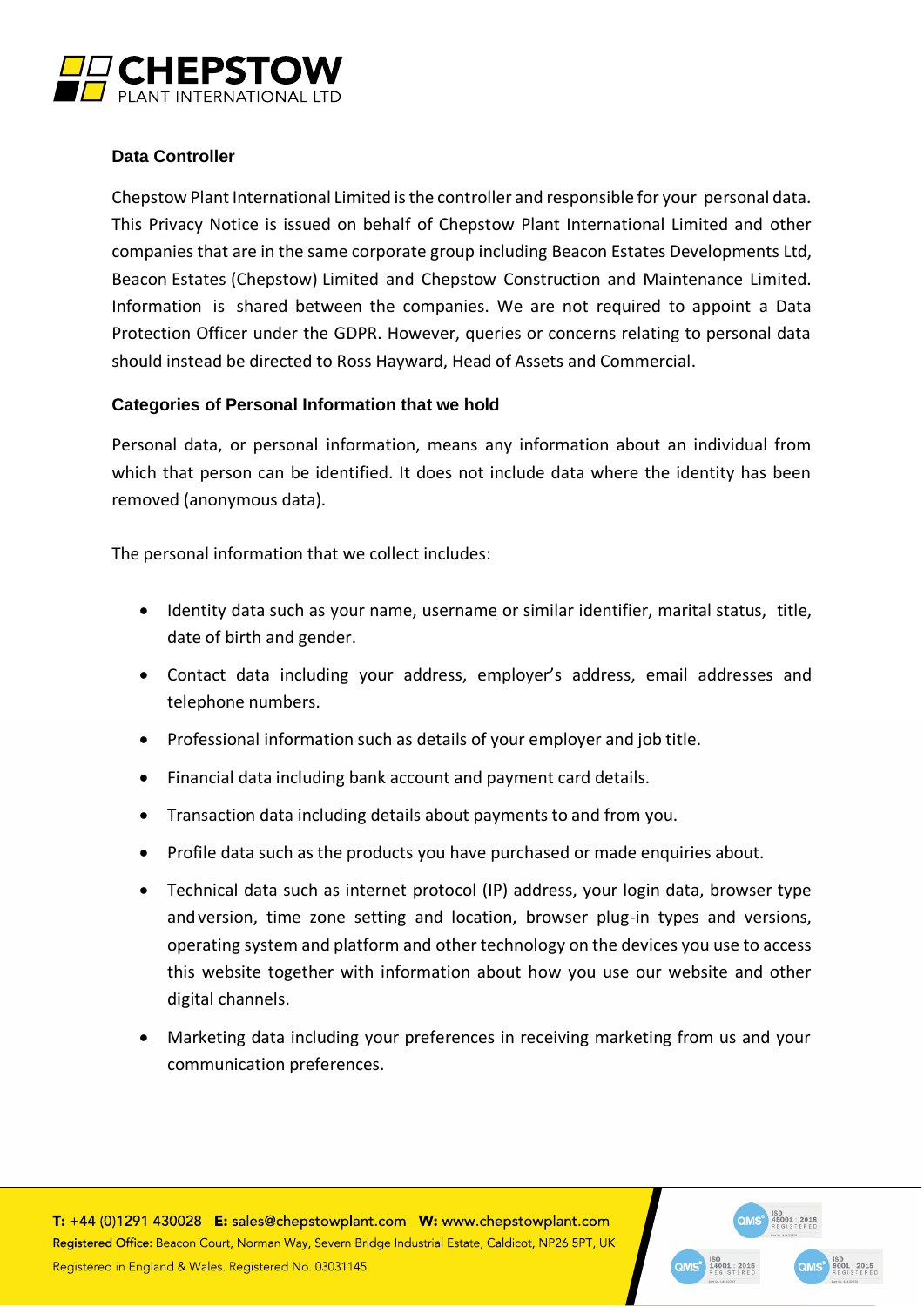

It is important that the personal data we hold about you is accurate and current. Please keep us informed if your personal data changes during your relationship with us.

#### **Sources of Personal Data**

We collect information about you in the following ways:

- Directly when you correspond with us by post, phone, email or otherwise, create an account on our website, subscribe to our newsletters, enter a competition, or complete a survey or give us some feedback.
- When you use our website, we collect your personal information by the use of "cookies" and other tracking methods.
- We also generate personal information about you when we record your engagement with us and we may supplement information about you with information from publicly available sources.

#### **The lawful basis for processing personal information.**

We will only use your personal data when the law allows us to. Most commonly, we rely on the following legal basis to process your personal information:

| Performance of a contract | This applies where we need to collect and use your personal<br>information in order to takes steps to enter into a contract with<br>you or to perform our obligations under a contract with you                                                                                                                          |
|---------------------------|--------------------------------------------------------------------------------------------------------------------------------------------------------------------------------------------------------------------------------------------------------------------------------------------------------------------------|
| Legal obligation          | This applies where we need to collect and use your personal<br>information to comply with applicable laws and regulatory<br>requirements                                                                                                                                                                                 |
| Legitimate interests      | We may collect and use your personal information to further our<br>legitimate business interests. We only do this where we are<br>satisfied that your privacy rights are protected satisfactorily. You<br>have a right to object to any processing of your personal<br>information based on this legal basis (see below) |
| Consent                   | Generally we do not need to rely on consent as a legal basis for<br>processing your personal data, but where we do, you have a right<br>to withdraw consent at any time                                                                                                                                                  |

Certain types of personal information are in a special category under data protection laws, asthey are considered to be more sensitive. Examples of thistype of data include information

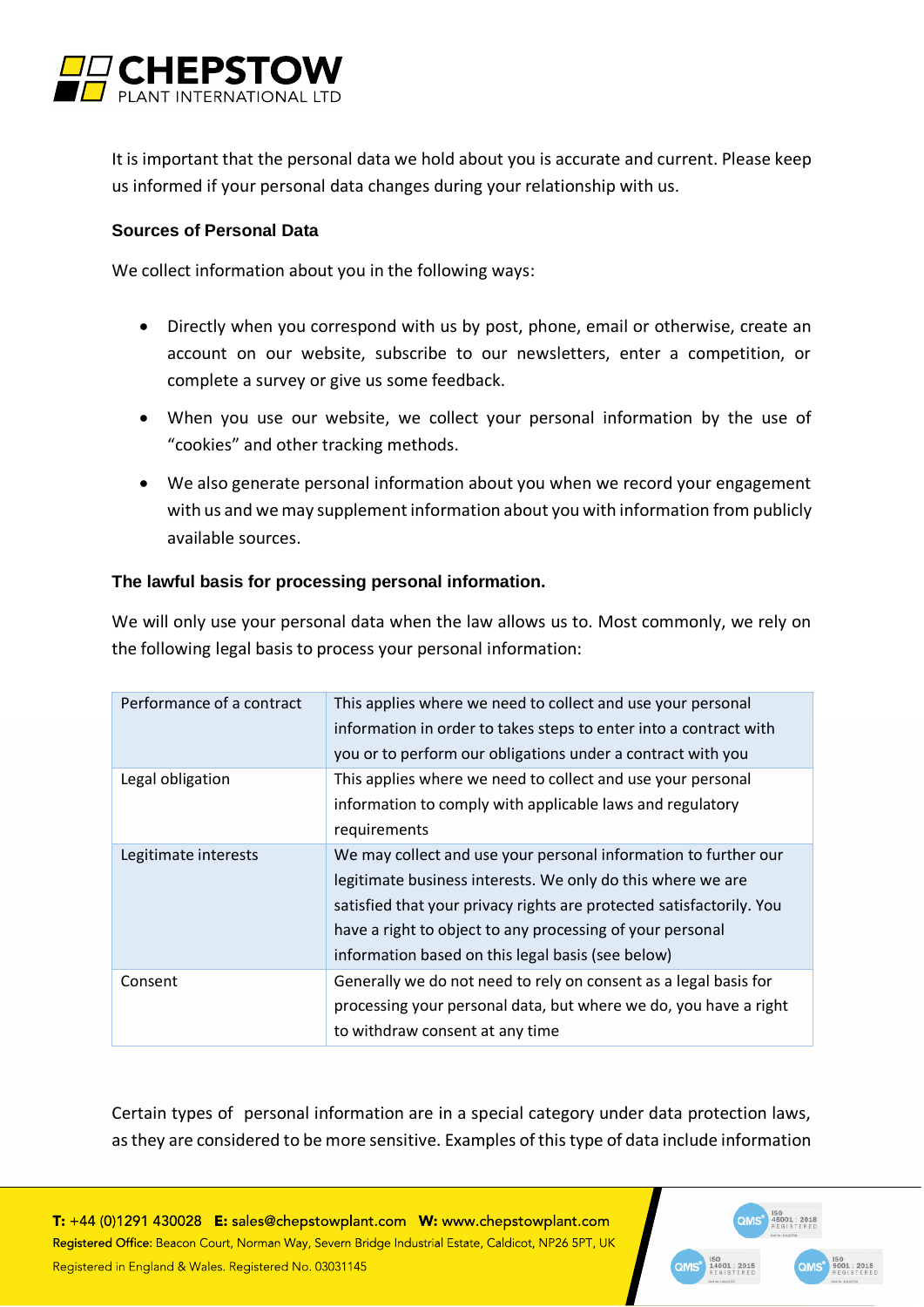

about health, race, religious beliefs, political views, trade union membership, sex life or sexuality and genetic/biometric information. We only collect this type of information about you where there is a clear reason for us to do so and it is lawful.

#### **Why do we collect and use personal information?**

We collect and use personal information for the following purposes, relying on the specific lawful basis set out in the table below. We have also identified what our legitimate interests are where appropriate.

| <b>Purpose/Activity</b>                                                                                                                                                                                    | Lawful basis for processing including basis<br>of legitimate interest                                                                                                                                                                                             |
|------------------------------------------------------------------------------------------------------------------------------------------------------------------------------------------------------------|-------------------------------------------------------------------------------------------------------------------------------------------------------------------------------------------------------------------------------------------------------------------|
| To provide goods or services to you or your<br>employer                                                                                                                                                    | Performance of a contract with you<br>$\bullet$<br>Necessary for our legitimate interests (to<br>$\bullet$<br>facilitate our relationship with your<br>employer)                                                                                                  |
| To make and manage payments, including<br>collecting payments due to us                                                                                                                                    | Performance of a contract with you<br>Necessary for our legitimate interests<br>(to recover debts due to us)                                                                                                                                                      |
| To manage our relationship with you or your<br>employer including dealing with any queries or<br>complaints you may have                                                                                   | Performance of a contract with you<br>$\bullet$<br>Necessary to comply with a legal<br>$\bullet$<br>obligation<br>Necessary for our legitimate interests (to<br>$\bullet$<br>keep our records updated and to study<br>how customers use our<br>products/services) |
| To carry out the day-to-day operations of our<br>businesses efficiently including managing our<br>financial positions, business capability, planning,<br>communications, corporate governance and<br>audit | Necessary to comply with a legal<br>obligation<br>Necessary for our legitimate interests<br>(the management of our businesses)                                                                                                                                    |
| To administer and protect this website (including<br>troubleshooting, data analysis, testing, system<br>maintenance, support, reporting and hosting of<br>data) and our digital platforms                  | Necessary for our legitimate interests<br>(provision of administration and IT<br>services, network security, to prevent<br>fraud)<br>Necessary to comply with a legal<br>obligation                                                                               |

T: +44 (0)1291 430028 E: sales@chepstowplant.com W: www.chepstowplant.com Registered Office: Beacon Court, Norman Way, Severn Bridge Industrial Estate, Caldicot, NP26 5PT, UK Registered in England & Wales. Registered No. 03031145



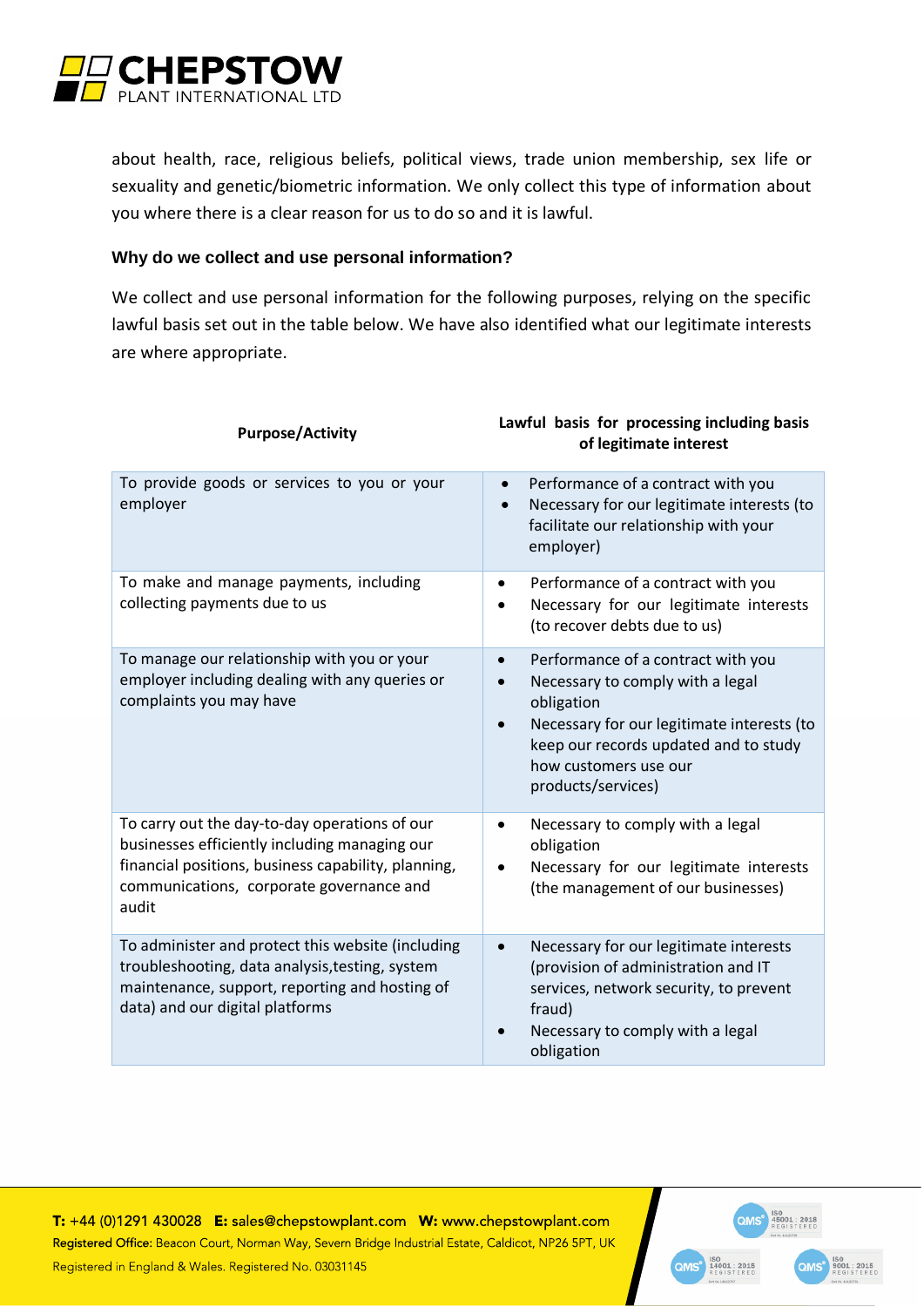

| To deliver relevant website content and<br>advertisements to you and measure or understand<br>the effectiveness of the advertising we serve to<br>you | Necessary for our legitimate interests (to<br>$\bullet$<br>study how customers use our<br>products/services, to develop them, to<br>grow our business and to inform our<br>marketing strategy)                             |
|-------------------------------------------------------------------------------------------------------------------------------------------------------|----------------------------------------------------------------------------------------------------------------------------------------------------------------------------------------------------------------------------|
| To use data analytics to improve our website,<br>products/services, marketing, customer<br>relationships and experiences                              | Necessary for our legitimate interests (to<br>define types of customers for our<br>products and services, to keep our<br>website updated and relevant, to<br>develop our business and to inform our<br>marketing strategy) |
| To make suggestions and recommendations to you<br>about goods or services that may be of interest to<br>you                                           | Necessary for our legitimate interests (to<br>$\bullet$<br>develop our products/services and grow<br>our business)                                                                                                         |

## **If you fail to provide personal data**

Where we need to collect personal data by law, or under the terms of a contract we have with you and you fail to provide that data when requested, we may not be able to perform the contract we have or are trying to enter into with you (for example, to provide you with goods or services). In this case, we may have to cancel a product or service you have with us but we will notify you if this is the case at the time.

## **Marketing and Promotional Offers**

You will receive marketing communications from us if you have requested information from us or purchased good or services from us and you have not opted out of receiving that marketing.

You can ask us to stop sending you marketing messages at any time by following the opt-out links on any marketing message sent to you or at any time.

We do not sell, rent or otherwise make personal information commercially available to any third party for marketing purposes.

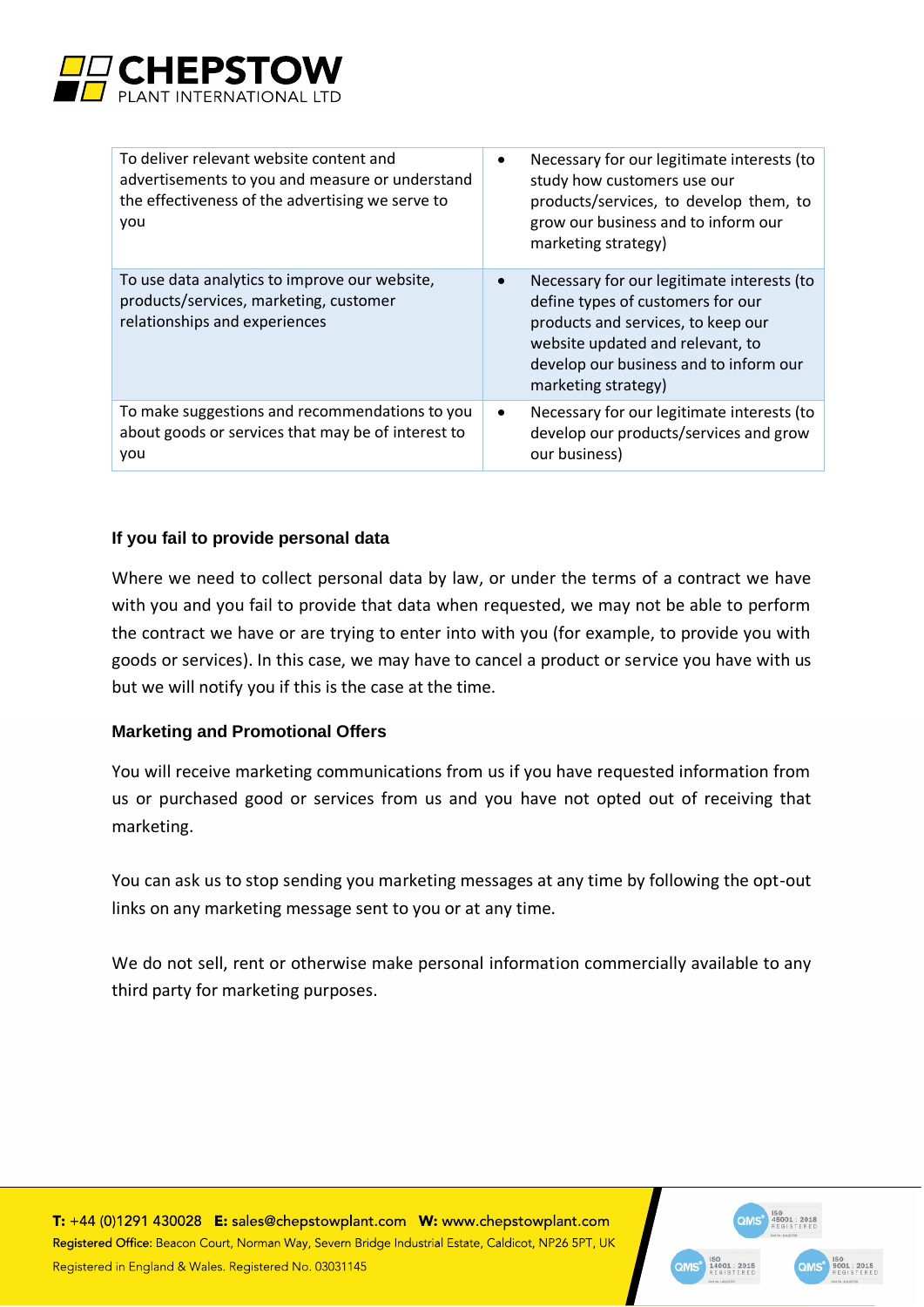

## **Sharing your personal data**

We use a number of third party providers to help us run our businesses. Such suppliers may have access to your personal information or we may share or send it to them. This includes IT and system administration services, professional advisers including lawyers, bankers, auditors and insurers and regulators and other authorities.

We require all third parties to respect the security of your personal data and to treat it in accordance with the law. We do not allow our third-party providers to use your personal data for their own purposes and only permit them to process your personal data for specified purposes and in accordance with our instructions.

## **Transfers Outside the European Economic Area (EEA)**

We do not share your date with bodies outside of the European Economic Area.

## **How long do we keep personal information**

Our policy is to not hold personal information for longer than is necessary and for up to 7 years. We have established data retention timelines for all of the personal information that we hold based on why we need the information. The timelines take into account any statutory or regulatory obligations we have to keep the information, our ability to defend legal claims, our legitimate business interests, best practice and our current technical capabilities.

## **Security**

We are strongly committed to information security and we take reasonable and appropriate steps to protect your personal information from unauthorised access, loss, misuse, alteration or corruption. We have put in place physical, electronic, and managerial procedures to safeguard and secure the information you provide to us including the use of encryption and pseudonymisation.

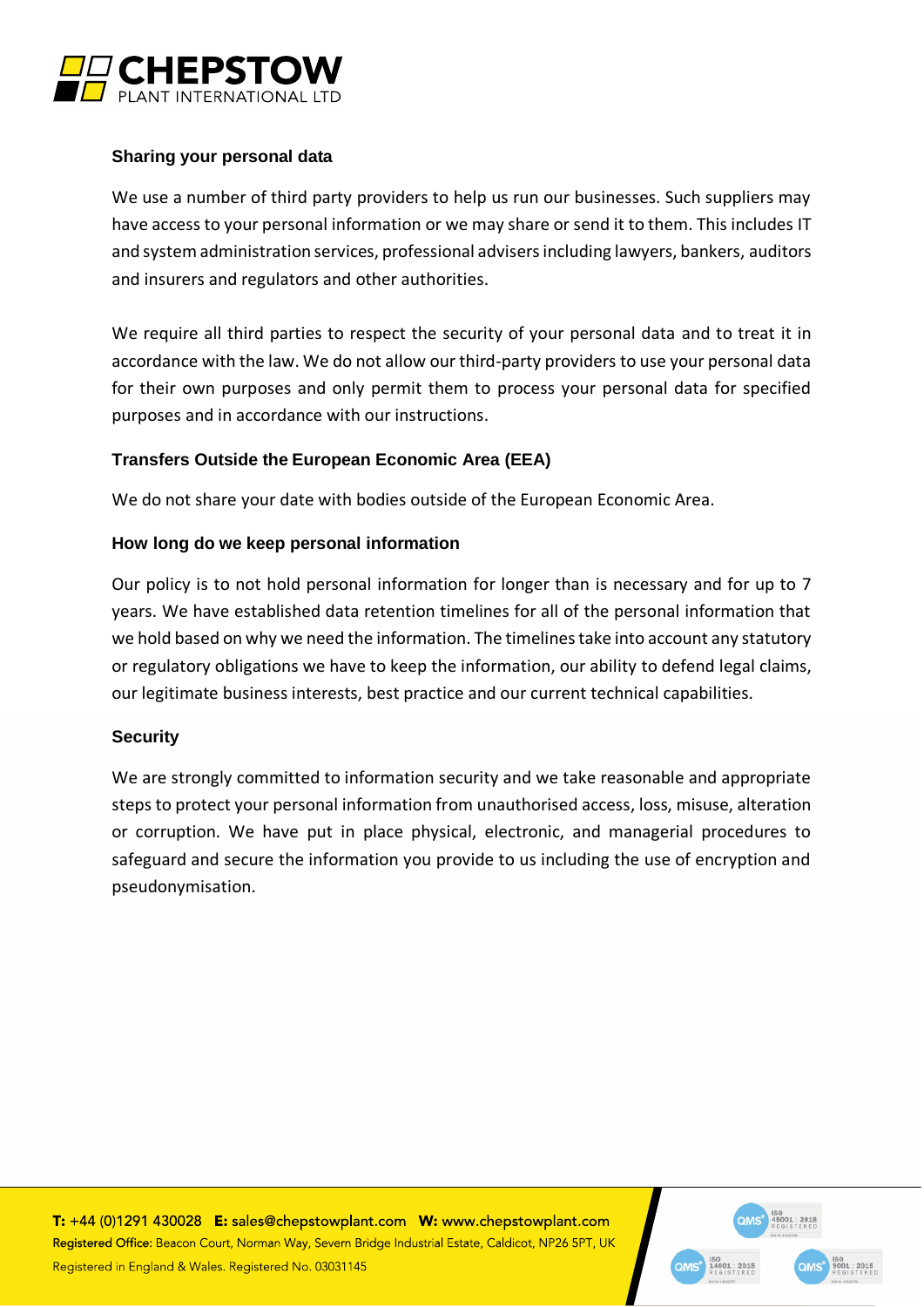

## **Individual Rights**

You have a number of rights in relation to your personal data which we have. Not all of the rights apply in all circumstances. If you wish to exercise any of the rights, please contact us in the ways detailed below:

- You have a right of access to the personal information we hold about you
- You have the right to ask us to correct any information we hold about you that you thinkis wrong or incomplete
- You have the right to object to any processing of your personal information where we are relying on a legitimate interest to do so and you think that your rights and interests outweigh our own and you wish us to stop. There may, however, be legal or other legitimate reasons why we need to keep or use your information. If this is the case, we will consider your request and explain why we cannot comply with it. You can ask us to restrict the use of your personal information while we are considering your request.
- You have the right to object if we process your personal data for the purposes of direct marketing. If you no longer want to receive communications from us, please contact us. We will stop sending you communications but will continue to keep a record of you and your request not to hear from us. If we deleted all of your information from our direct marketing databases, we would have no record of the fact that you have asked us not to communicate with you and it is possible that you may start receiving communications from us at some point in the future, if we obtain your details from a different source.
- You have the right to ask us to delete your information. This is also known as the right to be forgotten or to erasure. We will not always agree to do this in every case as there may be legal or other legitimate reasons why we need to keep or use your information. If this is the case, we will consider your request and explain why we cannot comply with it. You can ask us to restrict the use of your personal information while we are considering your request.
- Where our processing of your personal information is based on your consent, you have the right to withdraw it at any time. Please contact us if you wish to do so.
- You may have a right to obtain the personal information that you have given us in a format that be easily re-used and to ask us to pass this personal information on in the same format to other organisations. Please contact us to find out if this right applies to you.